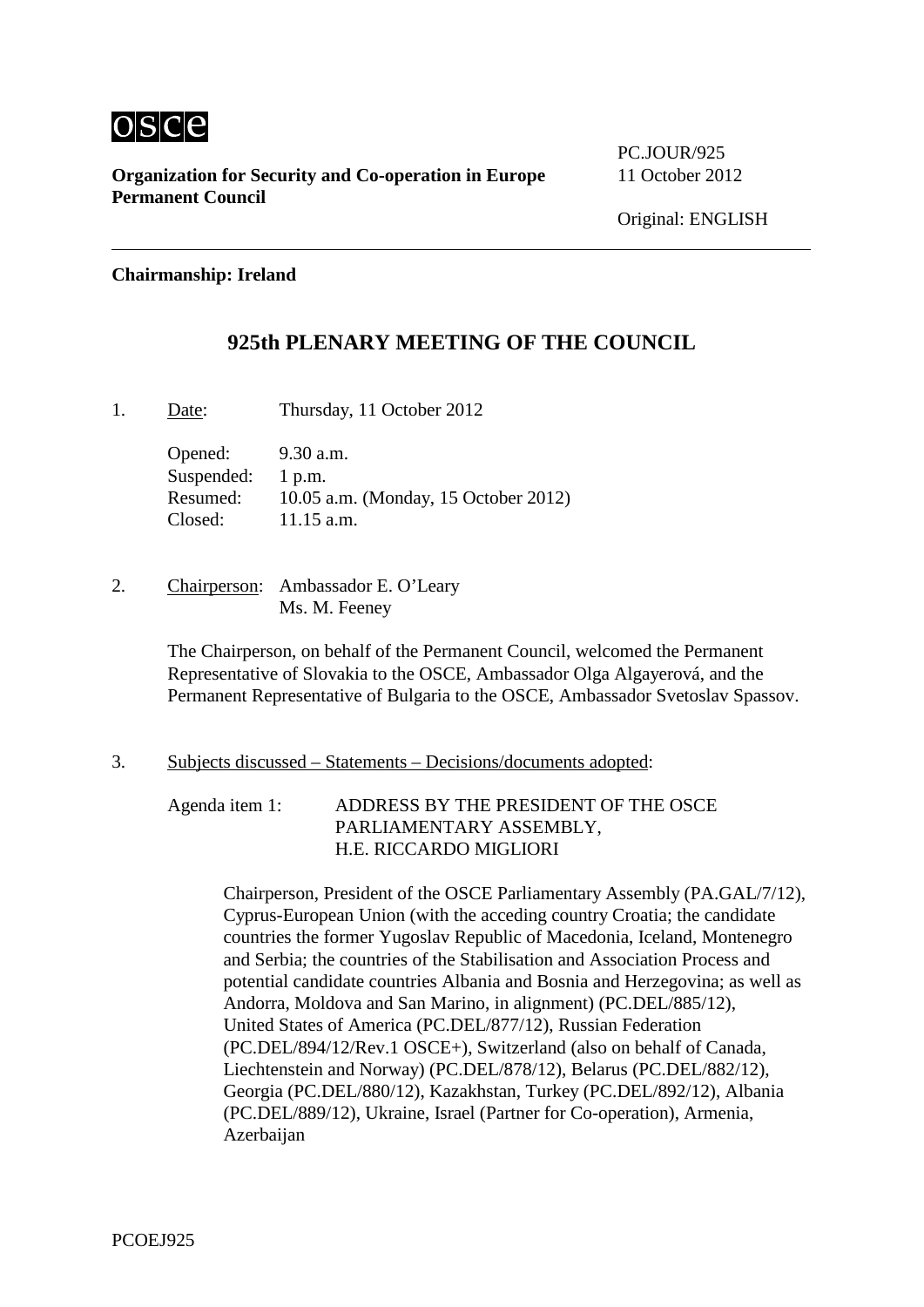## Agenda item 2: PRESENTATION BY THE OSCE SECRETARY GENERAL OF THE 2013 UNIFIED BUDGET PROPOSAL

Chairperson, Secretary General (SEC.GAL/194/12 OSCE+), Cyprus (also on behalf of Austria, Belgium, Bulgaria, Croatia, the Czech Republic, Denmark, Estonia, Finland, France, Germany, Greece, Hungary, Ireland, Italy, Latvia, Lithuania, Luxembourg, Malta, the Netherlands, Poland, Portugal, Romania, Slovakia, Slovenia, Spain, Sweden and the United Kingdom) (PC.DEL/904/12 OSCE+), United States of America (PC.DEL/879/12), Russian Federation (PC.DEL/896/12 OSCE+), Norway (also on behalf of Iceland and Switzerland) (PC.DEL/921/12 OSCE+), Canada (PC.DEL/888/12 OSCE+), Kazakhstan, Belarus (PC.DEL/883/12 OSCE+), Turkey (PC.DEL/902/12 OSCE+), Azerbaijan, Armenia, Ukraine

## Agenda item 3: OSCE REPRESENTATIVE TO THE LATVIAN-RUSSIAN JOINT COMMISSION ON MILITARY PENSIONERS

Chairperson, OSCE Representative to the Latvian-Russian Joint Commission on Military Pensioners (PC.FR/21/12 OSCE+), Cyprus-European Union (with the acceding country Croatia; the candidate countries the former Yugoslav Republic of Macedonia, Iceland, Montenegro and Serbia; the countries of the Stabilisation and Association Process and potential candidate countries Albania and Bosnia and Herzegovina; the European Free Trade Association country Norway, member of the European Economic Area; as well as Moldova, in alignment) (PC.DEL/890/12), United States of America (PC.DEL/884/12), Russian Federation (PC.DEL/895/12 OSCE+), Latvia

#### Agenda item 4: REVIEW OF CURRENT ISSUES

- (a) *The cases of Mr. V. Kozlov, Mr. S. Sapargali and Mr. A. Aminov in Kazakhstan*: Cyprus-European Union (with the acceding country Croatia; the candidate countries the former Yugoslav Republic of Macedonia, Iceland, Montenegro and Serbia; the countries of the Stabilisation and Association Process and potential candidate countries Albania and Bosnia and Herzegovina; as well as the European Free Trade Association country Norway, member of the European Economic Area, in alignment) (PC.DEL/891/12), United States of America (PC.DEL/881/12), Kazakhstan (PC.DEL/899/12)
- (b) *European and World Day Against the Death Penalty, celebrated on 10 October 2012*: Cyprus-European Union (with the acceding country Croatia; the candidate countries the former Yugoslav Republic of Macedonia, Iceland, Montenegro, Serbia and Turkey; the countries of the Stabilisation and Association Process and potential candidate countries Albania and Bosnia and Herzegovina; the European Free Trade Association countries Liechtenstein and Norway, members of the European Economic Area; as well as Andorra, Moldova, San Marino and Ukraine, in alignment) (PC.DEL/886/12), Norway (also on behalf of Liechtenstein and Switzerland) (PC.DEL/922/12), United Kingdom, Belarus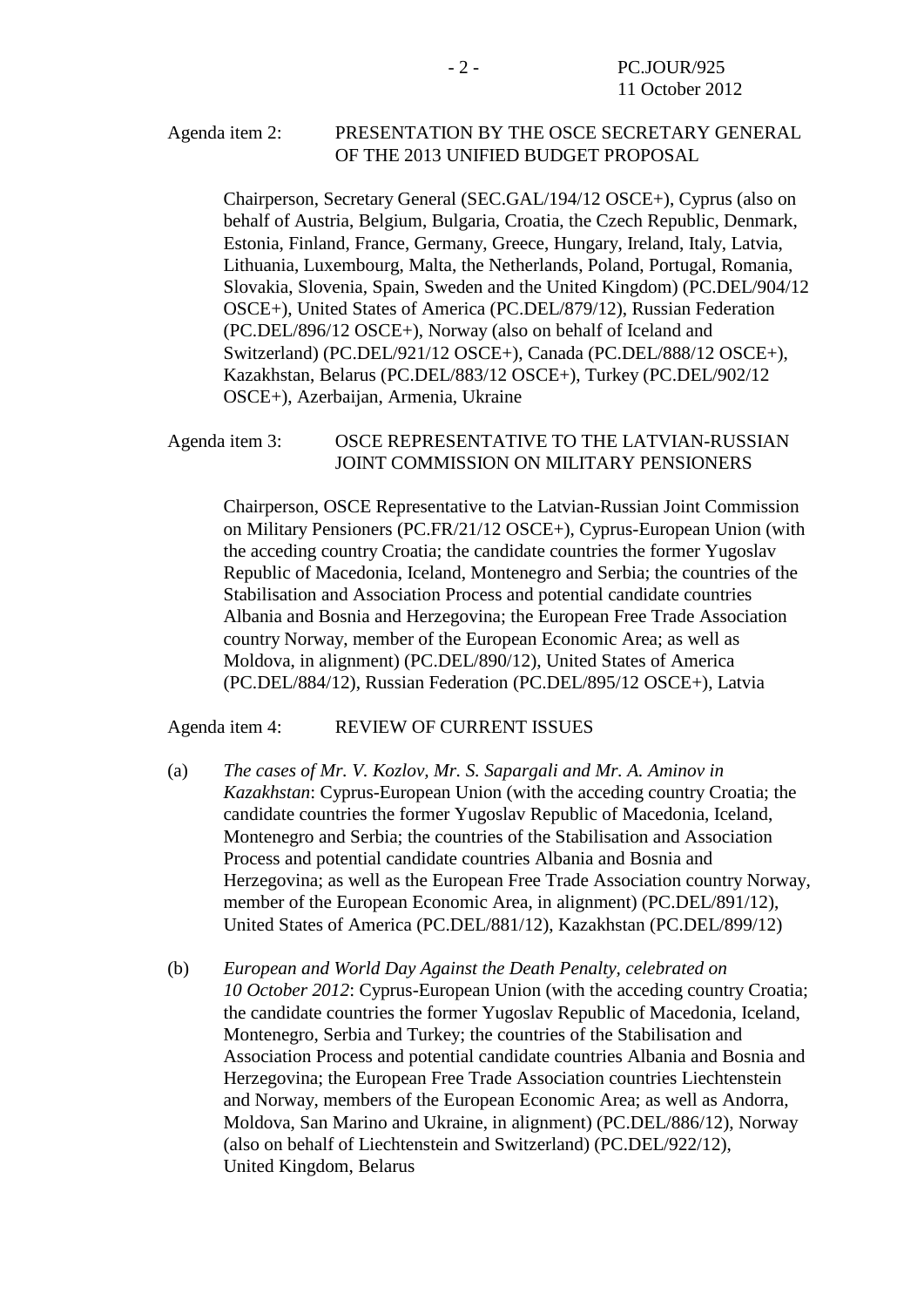- (c) *Death penalty in the United States*: Cyprus-European Union (with the acceding country Croatia; the candidate countries the former Yugoslav Republic of Macedonia, Iceland, Montenegro and Serbia; the countries of the Stabilisation and Association Process and potential candidate countries Albania and Bosnia and Herzegovina; as well as Andorra, Moldova and San Marino, in alignment) (PC.DEL/886/12), United States of America (PC.DEL/915/12)
- (d) *Parliamentary elections in Georgia, held on 1 October 2012*: Cyprus-European Union (with the acceding country Croatia; the candidate countries the former Yugoslav Republic of Macedonia, Iceland, Montenegro and Serbia; the countries of the Stabilisation and Association Process and potential candidate countries Albania and Bosnia and Herzegovina; the European Free Trade Association country Norway, member of the European Economic Area; as well Moldova, in alignment) (PC.DEL/907/12), United States of America (PC.DEL/914/12), Russian Federation (PC.DEL/925/12), Georgia (PC.DEL/816/12
- (e) *Human rights of lesbian, gay, bisexual and transgender persons in Serbia and Ukraine*: Cyprus-European Union (with the acceding country Croatia; the candidate countries the former Yugoslav Republic of Macedonia, Iceland and Montenegro; as well as the countries of the Stabilisation and Association Process and potential candidate countries Albania and Bosnia and Herzegovina, in alignment) (PC.DEL/909/12), United States of America (PC.DEL/912/12), Canada (also on behalf of Liechtenstein and Norway), Serbia (PC.DEL/917/12), Ukraine
- (f) *Parliamentary elections in Belarus, held on 23 September 2012*: Cyprus-European Union (with the acceding country Croatia; the candidate countries the former Yugoslav Republic of Macedonia, Iceland, Montenegro and Serbia; the countries of the Stabilisation and Association Process and potential candidate countries Albania and Bosnia and Herzegovina; as well as the European Free Trade Association country Norway, member of the European Economic Area, in alignment) (PC.DEL/908/12), United States of America (PC.DEL/913/12), Russian Federation (PC.DEL/926/12), Belarus (PC.DEL/911/12)

# Agenda item 5: REPORT ON THE ACTIVITIES OF THE CHAIRPERSON-IN-OFFICE

- (a) *Visit by civil society and media representatives from Chisinau and Tiraspol to Dublin and Belfast from 1 to 5 October 2012:* Chairperson (CIO.GAL/140/12)
- (b) *Statement by the Chairperson-in-Office condemning the mortar attacks on the Turkish-Syrian border*: Chairperson (CIO.GAL/140/12)